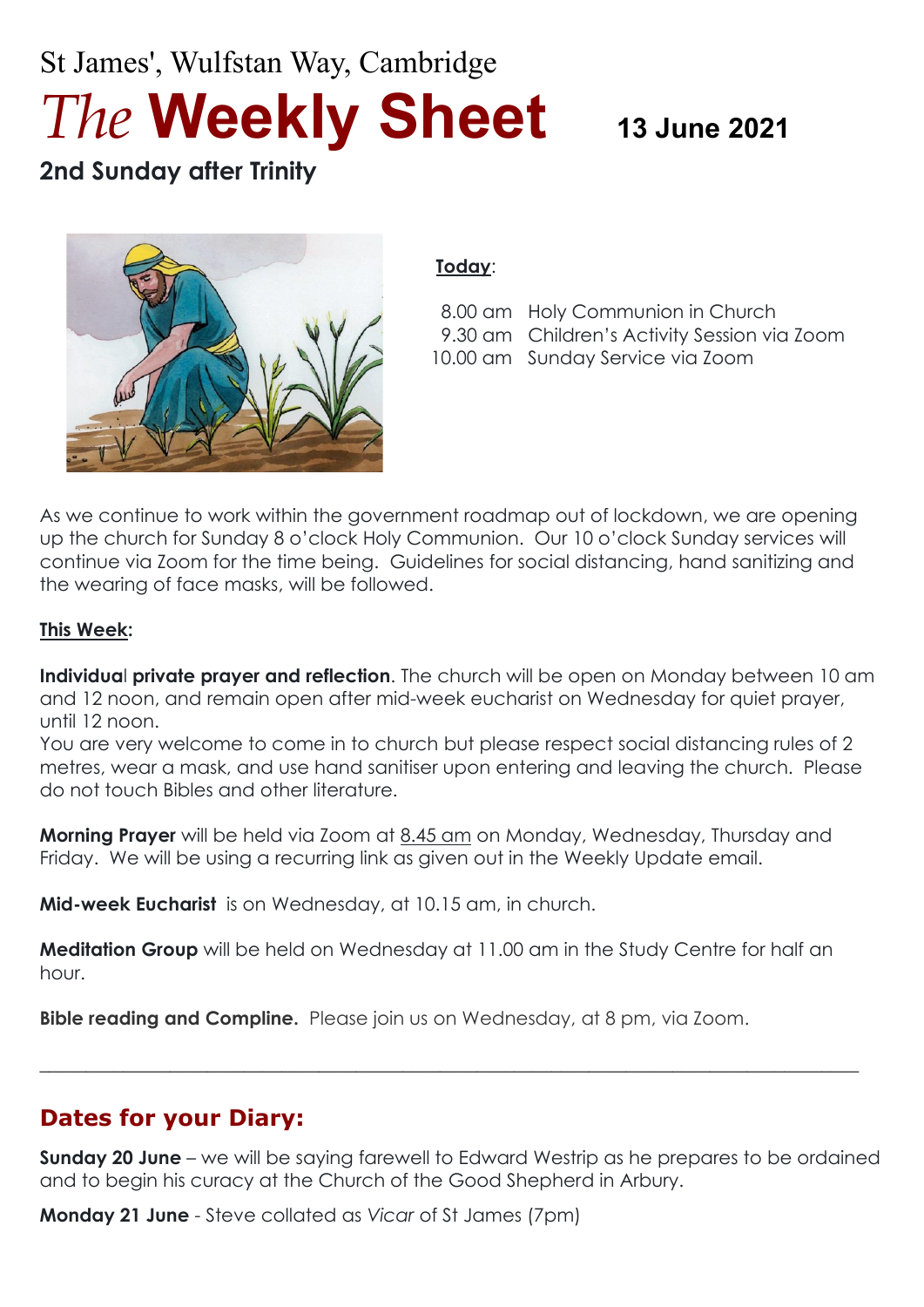**Sunday 4 July** – Ordination of Rosie Hewitt and Edward Westrip. There will be an 8 am communion service in church but no 10 am zoom service. Instead the congregation are invited to watch the livestream of the ordinations at Ely Cathedral (accessed via the Ely Cathedral website).

**Tuesday 13 July**, 7.30 pm – PCC Meeting via Zoom

**Sunday 18 July,** 10 am - St James Patronal festival service - communion outside in the church garden.

 $\_$  , and the set of the set of the set of the set of the set of the set of the set of the set of the set of the set of the set of the set of the set of the set of the set of the set of the set of the set of the set of th

**\_\_\_\_\_\_\_\_\_\_\_\_\_\_\_\_\_\_\_\_\_\_\_\_\_\_\_\_\_\_\_\_\_\_\_\_\_\_\_\_\_\_\_\_\_\_\_\_\_\_\_\_\_\_\_\_\_\_\_\_\_\_\_\_\_\_\_\_\_\_\_\_\_\_\_\_\_\_\_\_\_\_\_\_\_**

 $\_$  , and the set of the set of the set of the set of the set of the set of the set of the set of the set of the set of the set of the set of the set of the set of the set of the set of the set of the set of the set of th

#### **Collect for today**

Faithful Creator, whose mercy never fails: deepen our faithfulness to you and to your living Word, Jesus Christ our Lord.

## **Today's readings are:**

1 Samuel 15.34-16.13; Psalm 20; 2 Corinthians 5.6-10 [11-13] 14-17; Mark 4.26-34

## **1 Samuel 15.34-16.13**

Then Samuel went to Ramah; and Saul went up to his house in Gibeah of Saul. Samuel did not see Saul again until the day of his death, but Samuel grieved over Saul. And the LORD was sorry that he had made Saul king over Israel.

#### **Samuel Anoints David**

The LORD said to Samuel, 'How long will you grieve over Saul? I have rejected him from being king over Israel. Fill your horn with oil and set out; I will send you to Jesse the Bethlehemite, for I have provided for myself a king among his sons.' Samuel said, 'How can I go? If Saul hears of it, he will kill me.' And the LORD said, 'Take a heifer with you, and say, "I have come to sacrifice to the LORD." Invite Jesse to the sacrifice, and I will show you what you shall do; and you shall anoint for me the one whom I name to you.' Samuel did what the LORD commanded, and came to Bethlehem. The elders of the city came to meet him trembling, and said, 'Do you come peaceably?' He said, 'Peaceably; I have come to sacrifice to the LORD; sanctify yourselves and come with me to the sacrifice.' And he sanctified Jesse and his sons and invited them to the sacrifice.

When they came, he looked on Eliab and thought, 'Surely the LORD's anointed is now before the LORD.' But the LORD said to Samuel, 'Do not look on his appearance or on the height of his stature, because I have rejected him; for the LORD does not see as mortals see; they look on the outward appearance, but the LORD looks on the heart.' Then Jesse called Abinadab, and made him pass before Samuel. He said, 'Neither has the LORD chosen this one.' Then Jesse made Shammah pass by. And he said, 'Neither has the LORD chosen this one.' Jesse made seven of his sons pass before Samuel, and Samuel said to Jesse, 'The LORD has not chosen any of these.' Samuel said to Jesse, 'Are all your sons here?' And he said, 'There remains yet the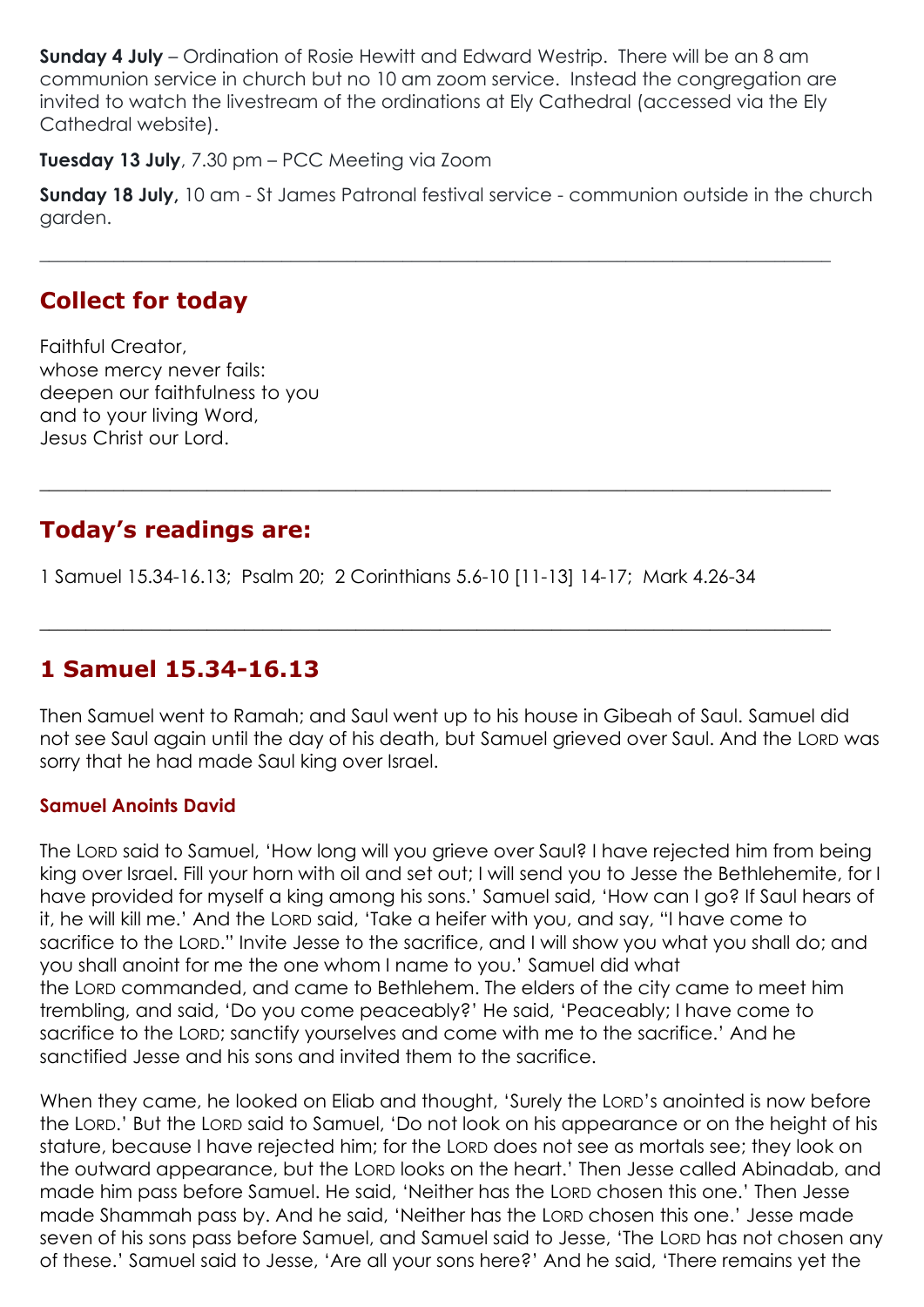youngest, but he is keeping the sheep.' And Samuel said to Jesse, 'Send and bring him; for we will not sit down until he comes here.' He sent and brought him in. Now he was ruddy, and had beautiful eyes, and was handsome. The LORD said, 'Rise and anoint him; for this is the one.' Then Samuel took the horn of oil, and anointed him in the presence of his brothers; and the spirit of the LORD came mightily upon David from that day forward. Samuel then set out and went to Ramah.

 $\_$  , and the set of the set of the set of the set of the set of the set of the set of the set of the set of the set of the set of the set of the set of the set of the set of the set of the set of the set of the set of th

## **Psalm 20**

May the Lord hear you in the day of trouble, the name of the God of Jacob defend you; Send you help from his sanctuary and strengthen you out of Zion; Remember all your offerings and accept your burnt sacrifice; Grant you your heart's desire and fulfil all your mind. May we rejoice in your salvation and triumph in the name of our God; may the Lord perform all your petitions. Now I know that the Lord will save his anointed; he will answer him from his holy heaven, with the mighty strength of his right hand. Some put their trust in chariots and some in horses, but we will call only on the name of the Lord our God. They are brought down and fallen, but we are risen and stand upright. O Lord, save the king And answer us when we call upon you.

# **2 Corinthians 5.6-10 [11-13] 14-17**

So we are always confident; even though we know that while we are at home in the body we are away from the Lord— for we walk by faith, not by sight. Yes, we do have confidence, and we would rather be away from the body and at home with the Lord. So whether we are at home or away, we make it our aim to please him. For all of us must appear before the judgement seat of Christ, so that each may receive recompense for what has been done in the body, whether good or evil.[

\_\_\_\_\_\_\_\_\_\_\_\_\_\_\_\_\_\_\_\_\_\_\_\_\_\_\_\_\_\_\_\_\_\_\_\_\_\_\_\_\_\_\_\_\_\_\_\_\_\_\_\_\_\_\_\_\_

#### **The Ministry of Reconciliation**

Therefore, knowing the fear of the Lord, we try to persuade others; but we ourselves are well known to God, and I hope that we are also well known to your consciences. We are not commending ourselves to you again, but giving you an opportunity to boast about us, so that you may be able to answer those who boast in outward appearance and not in the heart. For if we are beside ourselves, it is for God; if we are in our right mind, it is for you.] For the love of Christ urges us on, because we are convinced that one has died for all; therefore all have died. And he died for all, so that those who live might live no longer for themselves, but for him who died and was raised for them.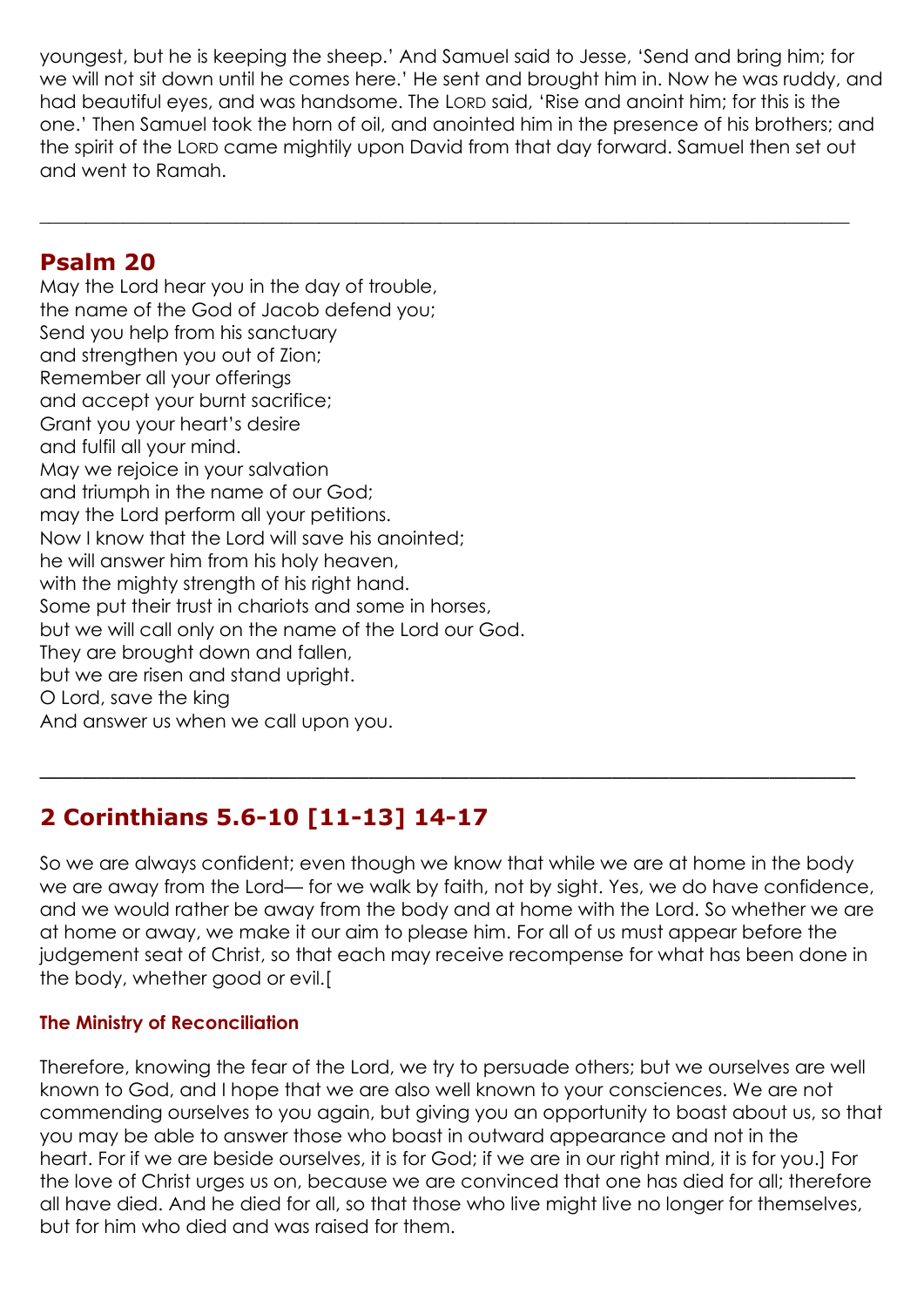From now on, therefore, we regard no one from a human point of view; even though we once knew Christ from a human point of view, we know him no longer in that way. So if anyone is in Christ, there is a new creation: everything old has passed away; see, everything has become new!

# **Mark 4.26-34**

#### **The Parable of the Growing Seed**

He also said, 'The kingdom of God is as if someone would scatter seed on the ground, and would sleep and rise night and day, and the seed would sprout and grow, he does not know how. The earth produces of itself, first the stalk, then the head, then the full grain in the head. But when the grain is ripe, at once he goes in with his sickle, because the harvest has come.'

#### **The Parable of the Mustard Seed**

He also said, 'With what can we compare the kingdom of God, or what parable will we use for it? It is like a mustard seed, which, when sown upon the ground, is the smallest of all the seeds on earth; yet when it is sown it grows up and becomes the greatest of all shrubs, and puts forth large branches, so that the birds of the air can make nests in its shade.'

#### **The Use of Parables**

With many such parables he spoke the word to them, as they were able to hear it; he did not speak to them except in parables, but he explained everything in private to his disciples.

## **Readings for next Sunday, 20 June (3rd Sunday after Trinity)**

\_\_\_\_\_\_\_\_\_\_\_\_\_\_\_\_\_\_\_\_\_\_\_\_\_\_\_\_\_\_\_\_\_\_\_\_\_\_\_\_\_\_\_\_\_\_\_\_\_\_\_\_\_\_\_

1 Samuel 17.[1*a*, 4-11, 19-23] 32-49; Psalm 9.9-end or 1 Samuel 17.57-18.5, 10-16; Psalm 133; 2 Corinthians 6.1-13; Mark 4.35-41

\_\_\_\_\_\_\_\_\_\_\_\_\_\_\_\_\_\_\_\_\_\_\_\_\_\_\_\_\_\_\_\_\_\_\_\_\_\_\_\_\_\_\_\_\_\_\_\_\_\_\_\_\_\_\_\_\_

There will be a half hour **Meditation group** meeting every Wednesday morning at 11 am after the Eucharist until the end of term. This will take place in the Study Centre and will follow the usual format. All are welcome to attend, but please sign in in the church foyer on arrival, wear a mask while in the church, and use hand sanitizer on arrival and departure. We will observe social distancing, and so the number of those attending may have to be restricted in the unlikely event that too many turn up!

Now that we are having **communion services** twice a week we need to wash the linen that is used. If you are prepared to collect and wash the linen from the vestry please let Steve know.

If you haven't returned your **CMS Box** to church please contact Alison Giles at alison.giles64@outlook.com or call 01223 247233 to arrange collection. Thank you.

**RNLI Open Gardens**, The Old Vicarage, Grantchester CB3 9ND on Sunday 27 June, 2.30 – 6.30 pm. *RNLI branded souvenirs, refreshments, sale of local honey, Cantus Singers will perform*  madrigals. Adults £2.50, children under 16, free.

Geoff Heathcock would **welcome donations of cakes please, thank you.** geoff.heathcock88@gmx.com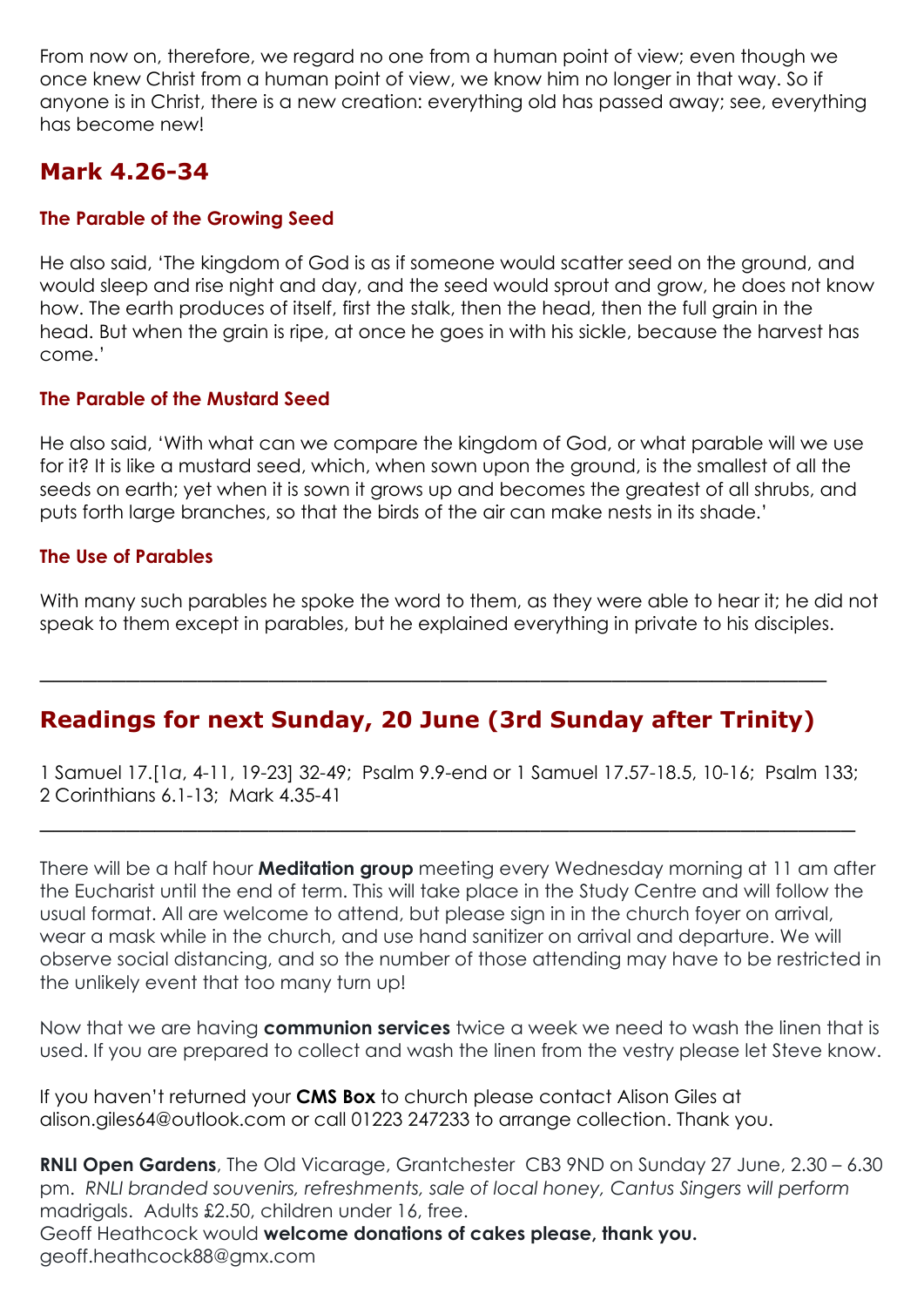**Food Hub.** The Food Hub continues to operate on a Saturday morning between 10.30 am and 12.30 pm here at St James'.

The food remains a basic food package ideally for those who are either struggling to pay for provisions or who cannot get to the shops or book an online delivery.

The Food Hub is now able to receive donations again and these should be dropped off at church between 3 and 4 pm on a Friday afternoon. Look on the Queen Edith Community Forum website to find more details about those items most needed - and about how to donate financially. Thank you.

**Caroline** will be working from home on Monday and Thursday morning, usual times, and will be in the office on Wednesday morning.

**Phone line.** The Church of England central team have supported the release of the Daily Hope phone line. Daily Hope offers music, prayers and reflections as well as full worship services from the Church of England at the end of a telephone line.

The line – which is available 24 hours a day on **0800 804 8044** – has been set up particularly with those unable to join online church services during the period of restrictions in mind. Find out more here - [https://www.churchofengland.org/more/media-centre/coronavirus-covid-](https://www.churchofengland.org/more/media-centre/coronavirus-covid-19-guidance-parishes/daily-hope-phone-line)[19-guidance-parishes/daily-hope-phone-line](https://www.churchofengland.org/more/media-centre/coronavirus-covid-19-guidance-parishes/daily-hope-phone-line)